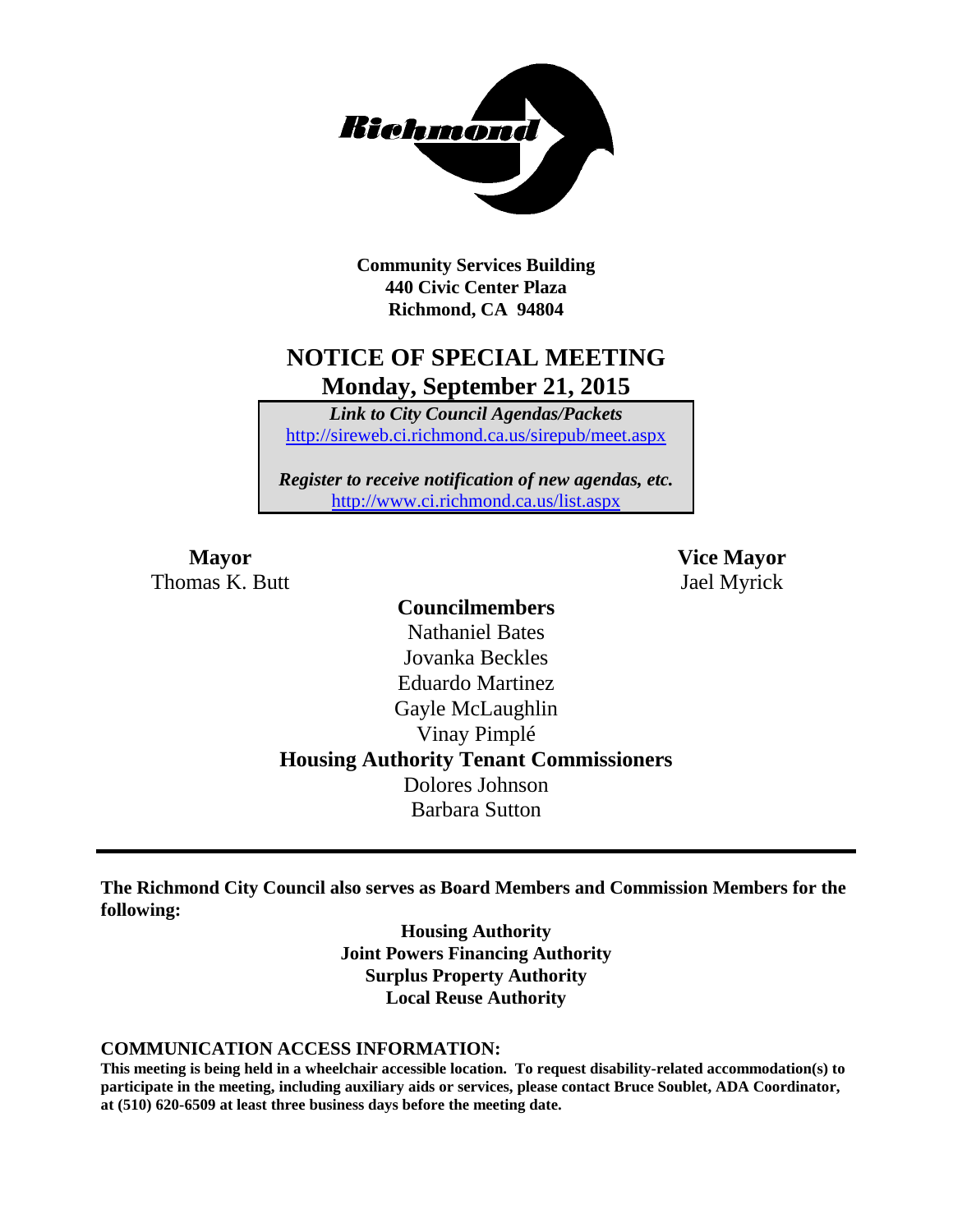# **MEETING PROCEDURES**

The City of Richmond encourages community participation at its City Council meetings and has established procedures that are intended to accommodate public input in a timely and time-sensitive way. As a courtesy to all members of the public who wish to participate in City Council meetings, please observe the following procedures:

**PUBLIC COMMENT ON AGENDA ITEMS:** Anyone who desires to address the City Council on items appearing on the agenda must complete and file a pink speaker's card with the City Clerk **prior** to the City Council's consideration of the item. Once the City Clerk has announced the item, no person shall be permitted to speak on the item other than those persons who have submitted their names to the City Clerk. Your name will be called when the item is announced for discussion. **Each speaker will be allowed TWO (2) MINUTES to address the City Council on NON-PUBLIC HEARING items listed on the agenda.**

#### **SPEAKERS ARE REQUESTED TO OCCUPY THE RESERVED SEATS IN THE FRONT ROW BEHIND THE SPEAKER'S PODIUM AS THEIR NAME IS ANNOUNCED BY THE CITY CLERK.**

**CONDUCT AT MEETINGS:** Richmond City Council meetings are limited public forums during which the City strives to provide an open, safe atmosphere and promote robust public debate. Members of the public, however, must comply with state law, as well as the City's laws and procedures and may not actually disrupt the orderly conduct of these meetings. The public, for example, may not shout or use amplifying devices, must submit comment cards and speak during their allotted time, may not create a physical disturbance, may not speak on matters unrelated to issues within the jurisdiction of the City Council or the agenda item at hand, and may not cause immediate threats to public safety.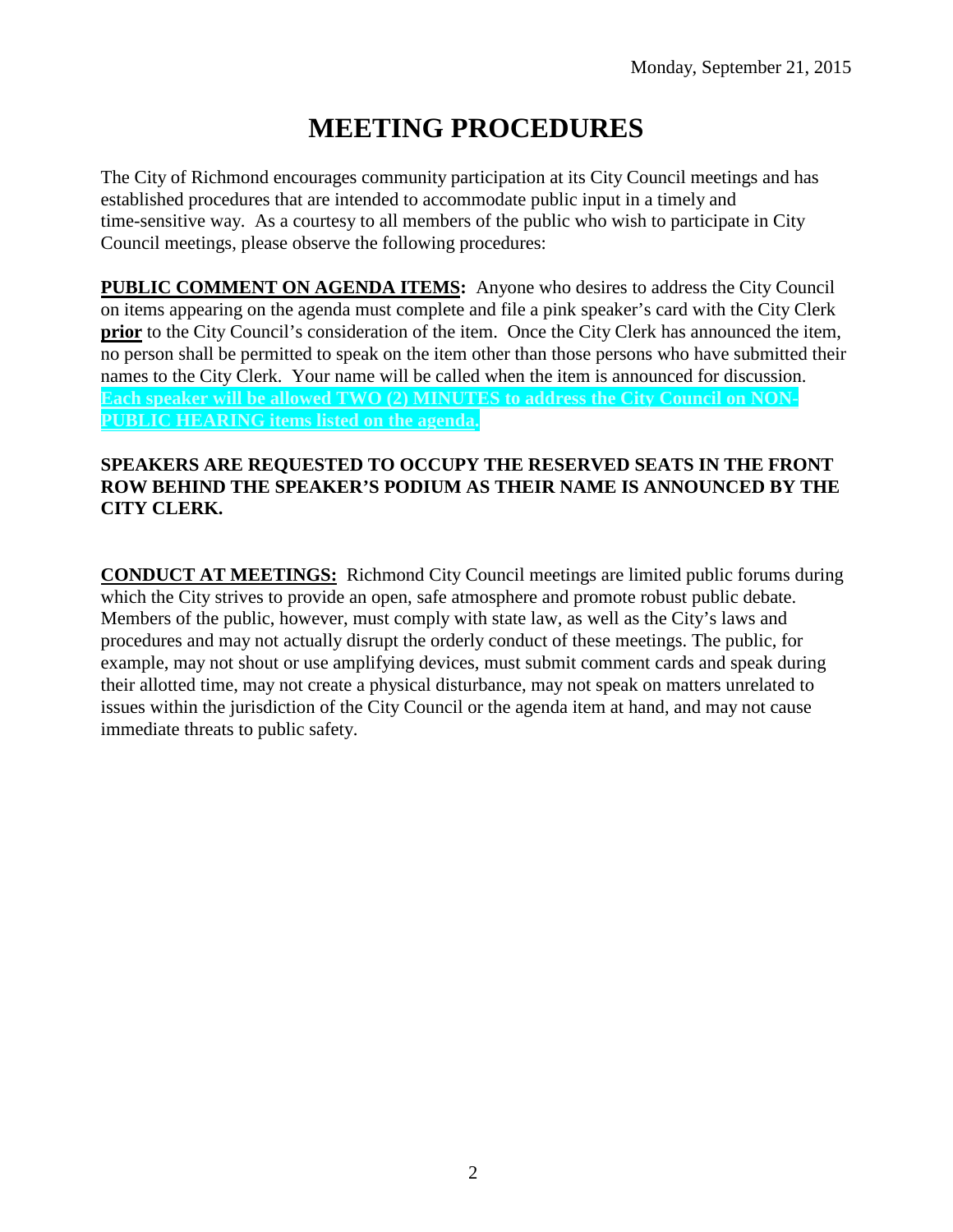**CITY HARASSMENT POLICY:** The City invites public comment and critique about its operations, including comment about the performance of its public officials and employees, at the public meetings of the City Council and boards and commissions. However, discriminatory or harassing comments about or in the presence of City employees, even comments by third parties, may create a hostile work environment, if severe or pervasive. The City prohibits harassment against an applicant, employee, or contractor on the basis of race, religious creed, color, national origin, ancestry, physical disability, medical condition, mental disability, marital status, sex (including pregnancy, childbirth, and related medical conditions), sexual orientation, gender identity, age or veteran status, or any other characteristic protected by federal, state or local law. In order to acknowledge the public's right to comment on City operations at public meetings, which could include comments that violate the City's harassment policy if such comments do not cause an actual disruption under the Council Rules and Procedures, while taking reasonable steps to protect City employees from discrimination and harassment, City Boards and Commissions shall adhere to the following procedures. If any person makes a harassing remark at a public meeting that violates the above City policy prohibiting harassment, the presiding officer of the meeting may, at the conclusion of the speaker's remarks and allotted time: (a) remind the public that the City's Policy Regarding Harassment of its Employees is contained in the written posted agenda; and (b) state that comments in violation of City policy are not condoned by the City and will play no role in City decisions. If any person makes a harassing remark at a public meeting that violates the above City policy, any City employee in the room who is offended by remarks violating the City's policy is excused from attendance at the meeting. No City employee is compelled to remain in attendance where it appears likely that speakers will make further harassing comments. If an employee leaves a City meeting for this reason, the presiding officer may send a designee to notify any offended employee who has left the meeting when those comments are likely concluded so that the employee may return to the meeting. The presiding officer may remind an employee or any council or board or commission member that he or she may leave the meeting if a remark violating the City's harassment policy is made. These procedures supplement the Council Rules and Procedures relating to disruption of orderly conduct at Council meetings.

Any law enforcement officer on duty or whose service is commanded by the presiding officer shall be Sergeant-at-Arms of the Council meetings. He/she, or they, shall carry out all orders and instructions given by the presiding officer for the purpose of maintaining order and decorum at the Council meetings (City Council Rules of Procedure and Order Section III F, RMC Section 2.12.030).

**\*\*\*\*\*\*\*\*\*\*\*\*\*\*\*\*\*\*\*\*\*\*\*\*\*\*\*\*\*\*\*\*\*\*\*\*\*\*\*\*\*\*\*\*\*\*\*\*\*\*\*\*\*\*\*\*\*\***